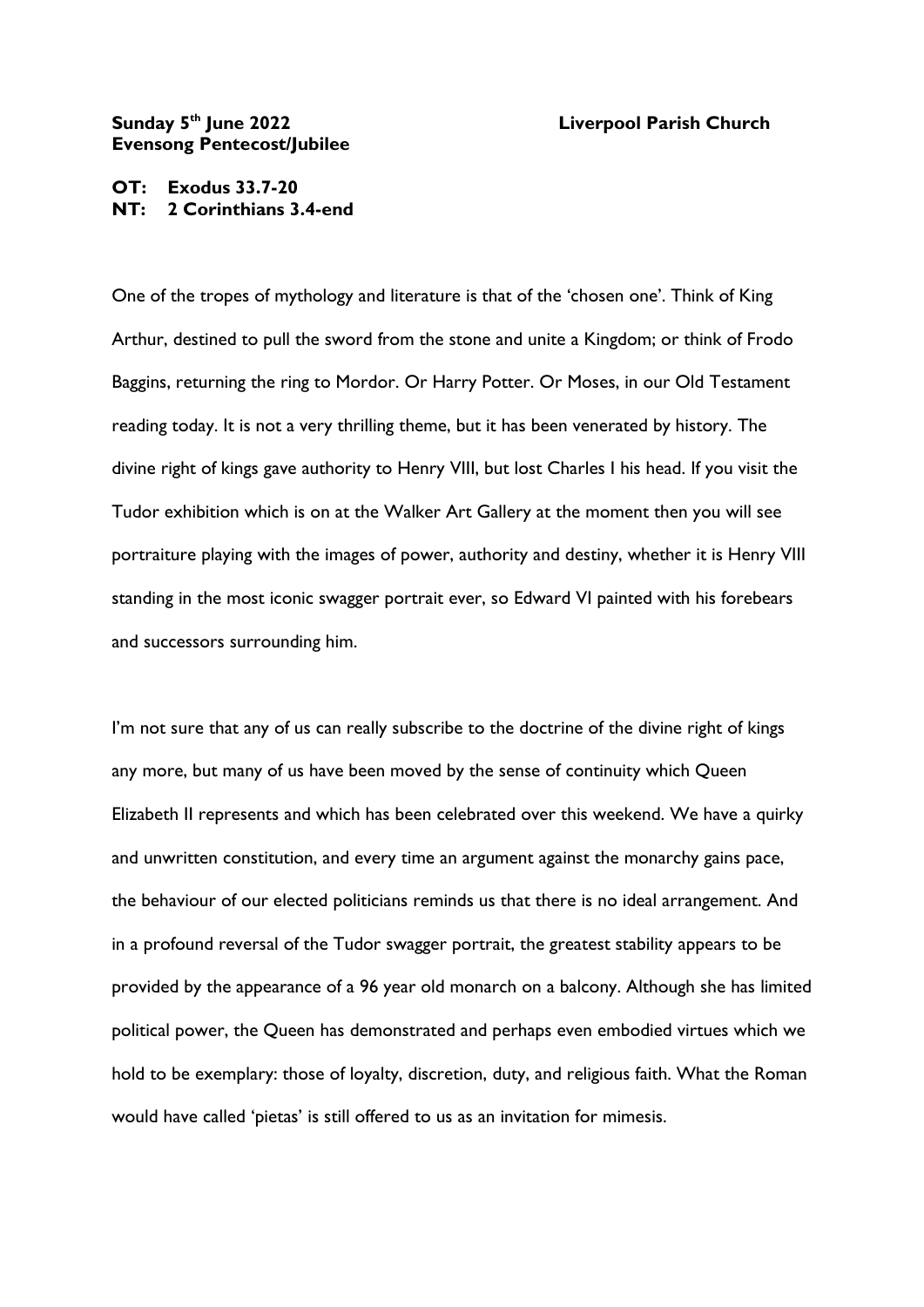Even if we don't subscribe to the divine right of kings, there is a religious trope in the concept of monarchy which reflects the imagery which we saw in our reading from the book of the Exodus. We heard that "whenever Moses went out to the tent, all the people would rise and stand, each of them, at the entrance of their tents and watch Moses until he had gone into the tent." This was not suggesting that Moses himself was divine, but it did repeat the theme of 'chosen one'. More importantly, they were not standing for Moses himself, but they were showing respect for his role, for what he represented, and for the connection to something greater than they, the people, felt that they could achieve alone as individuals. Moses was pointing towards something else, as he so often was. In the same way, the Jubilee we are celebrating this weekend is not entirely about the Queen, but about the place where she is pointing, which is towards our national life, towards the continuity across a culture and history which seems to be changing rapidly, and towards the virtues which she is seen to represent.

Figureheads – be they monarchs or prophets – are almost entirely those who point the way, and those who make present for us some reality or virtue which we desire. For the last couple of weeks, in the lead up to Pentecost, our readings have reflected almost a desperation for knowing how Jesus will be present when he has left the world. But the promise has always been there: Jesus said, "But the Advocate, the Holy Spirit, whom the Father will send in my name, will teach you everything, and remind you of all that I have said to you." (John 14.26). In our New Testament reading from II Corinthians we heard St Paul explain this further: "Now the Lord is the Spirit, and where the Spirit of the Lord is, there is freedom." The Holy Spirit makes God present. But crucially, unlike monarchs and prophets, the Holy Spirit makes God present because the Spirit is God, and our experience of the Spirit in our lives is the experience of God.